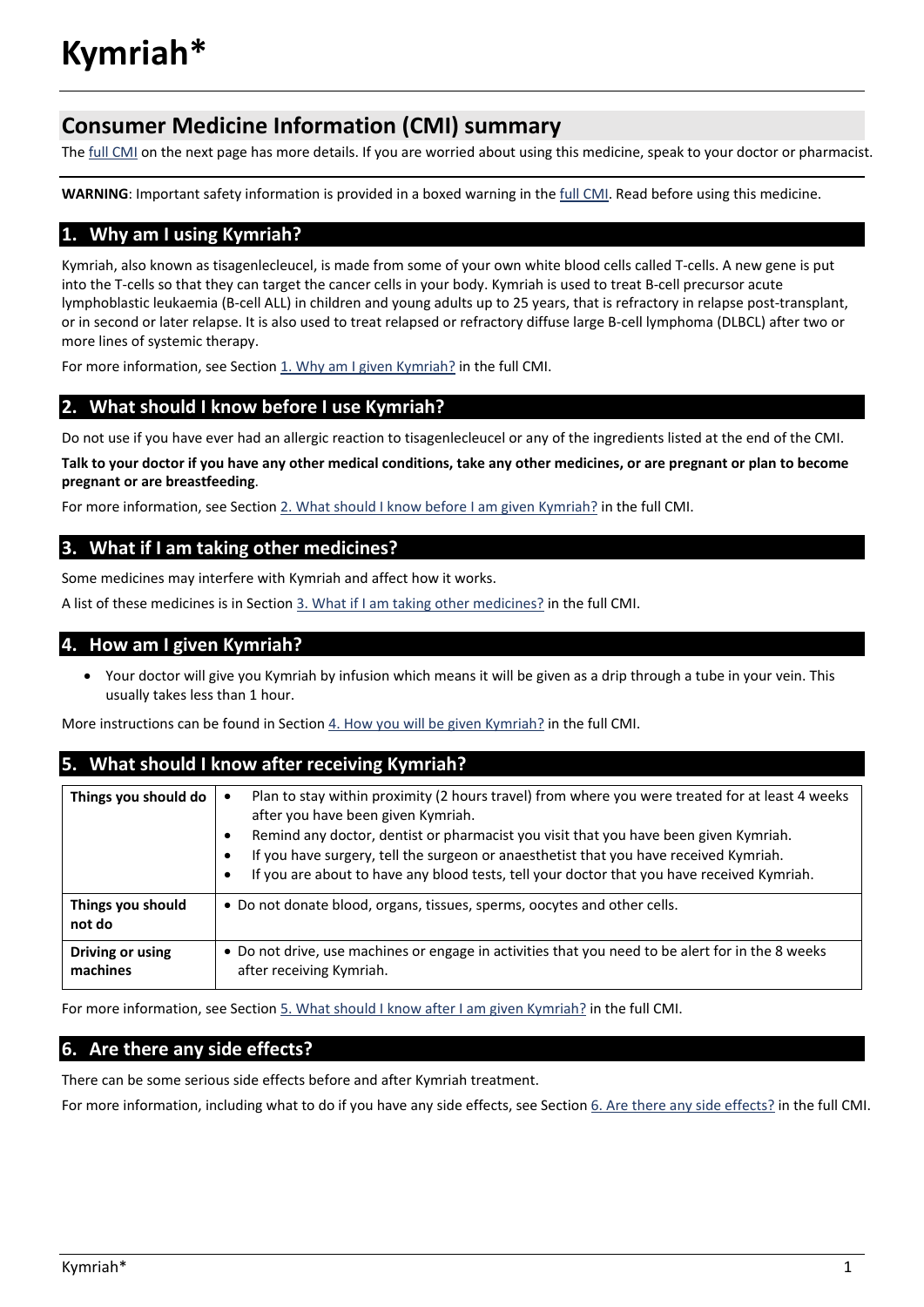#### <span id="page-1-0"></span>**WARNING: CYTOKINE RELEASE SYNDROME**

Cytokine Release Syndrome (CRS), including fatal or life threatening reactions, occurred in patients receiving KYMRIAH. Do not administer KYMRIAH to patients with active infection or inflammatory disorders. Treat severe or life threatening CRS with tocilizumab as per the CRS management algorithm.

# **Kymriah\***

**Active ingredient(s):** *tisagenlecleucel*

# **Consumer Medicine Information (CMI)**

This leaflet provides important information about using Kymriah. **You should also speak to your doctor or pharmacist if you would like further information or if you have any concerns or questions about using Kymriah.**

#### **Where to find information in this leaflet:**

- 1. [Why am I given](#page-1-2) Kymriah?
- 2. [What should I know before I am given](#page-1-1) Kymriah?
- 3. [What if I am taking other medicines?](#page-2-0)
- 4. [How am I given Kymriah?](#page-2-1)
- 5. [What should I know after I am given Kymriah?](#page-2-2)
- 6. [Are there any side effects?](#page-3-0)
- <span id="page-1-2"></span>7. Product details

# **1. Why am I given Kymriah?**

**Kymriah (also known as tisagenlecleucel) is made from some of your own white blood cells called 'T-cells'. T-cells are important for your immune system (the body's defences) to work properly.**

#### **Kymriah is used to treat:**

- B-cell precursor acute lymphoblastic leukaemia (B-cell ALL) that is refractory, in relapse post-transplant, or in second or later relapse - a form of cancer that affects some types of white blood cells.
- Relapsed or refractory diffuse large B-cell lymphoma (DLBCL) after two or more lines of systemic therapy - a form of cancer that affects some types of white blood cells, mostly in the lymph nodes. Kymriah is not used for patients with primary central nervous system lymphoma.

#### How Kymriah works:

The T-cells are taken from your blood and a new gene is put into the T-cells so that they can target the cancer cells in your body. When Kymriah is infused into your blood, the modified T-cells find and kill the cancer cells.

# <span id="page-1-1"></span>**2. What should I know before I am given Kymriah?**

#### **Warnings**

#### **Do not use Kymriah:**

• If you are allergic to tisagenlecleucel, or any of the ingredients listed at the end of this leaflet including dimethyl sulfoxide (DMSO) and dextran 40.

#### **Tell your doctor (or your doctor will check) if you:**

- had a stem cell transplant in the last 4 months. Your doctor will check if you have signs or symptoms of graft versus host disease (GvHD). This happens when transplanted cells attack your body, causing symptoms such as rash, nausea, vomiting, diarrhoea and bloody stools
- have any lung, heart, blood pressure or kidney problems
- notice that the symptoms of your lymphoma or leukaemia are getting worse. If you have leukaemia this might include fever, feeling weak, bleeding gums, bruising. If you have lymphoma, this might include unexplained fever, feeling weak, night sweats, sudden weight loss
	- have had hepatitis B (HBV) or hepatitis C (HBC) or human immunodeficiency virus (HIV) infection
	- had a vaccination in the previous 6 weeks or are planning to have one in the next few months
	- have an infection. The infection will be treated before the Kymriah infusion

During treatment, you may be at risk of developing certain side effects. It is important you understand these risks and how to monitor for them. See additional information under Section [6. Are there any side effects?](#page-3-0)

#### **Pregnancy and breastfeeding**

Kymriah is not recommended during pregnancy. Women of child-bearing potential should use effective birth control after being given Kymriah. Your doctor will check if you are pregnant. Discuss pregnancy or fathering a child with your doctor if you are planning to have a baby after receiving Kymriah.

Talk to your doctor if you are breastfeeding or intend to breastfeed.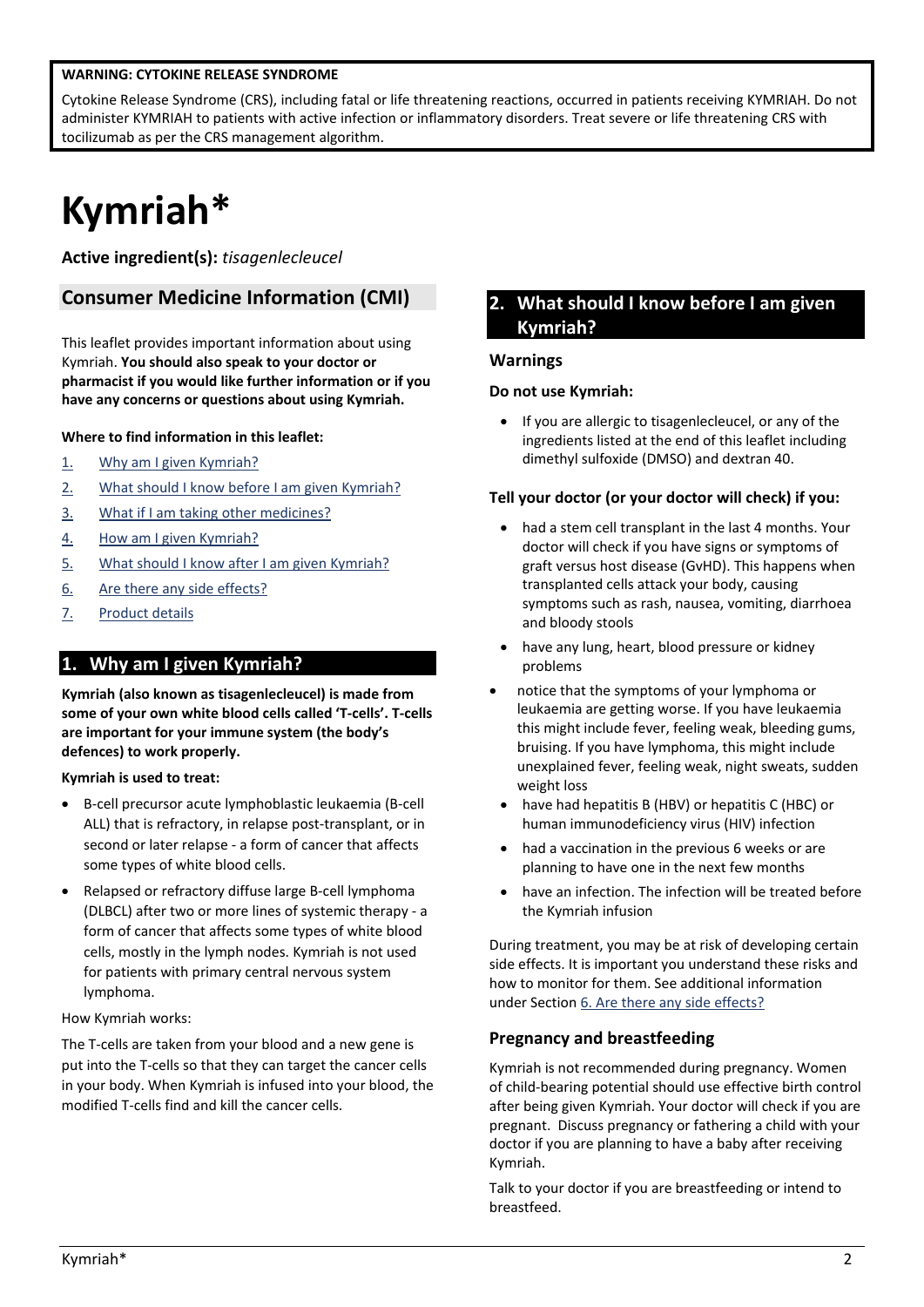The effects of Kymriah in pregnant or breast feeding women are not known, and it may harm your unborn baby or your newborn/infant. If you become pregnant or think you may be pregnant after treatment with Kymriah, talk to your doctor immediately.

Sexually active males receiving Kymriah should use a condom during intercourse.

# <span id="page-2-0"></span>**3. What if I am taking other medicines?**

Tell your doctor or pharmacist if you are taking any other medicines, including any medicines, vitamins or supplements that you buy without a prescription from your pharmacy, supermarket or health food shop.

#### **Some medicines (such as corticosteroids) may interfere with Kymriah and affect how it works.**

Do not receive "live" vaccines before, during or after Kymriah treatment. Do not receive "live" vaccines in the 6 weeks before you are given a short course of chemotherapy to prepare your body for Kymriah cells (called "lymphodepleting" chemotherapy).

**Check with your doctor or pharmacist if you are not sure about what medicines, vitamins or supplements you are taking and if these affect Kymriah.**

# **4. How will I receive Kymriah?**

#### **How much you will be given**

- Kymriah is made from your own white blood cells
- Your doctor will collect blood to manufacture Kymriah using a catheter placed in your vein (a procedure called 'leukapheresis'). This can take 3 to 6 hours and may need to be repeated.
- Your white blood cells are frozen and sent away to manufacture Kymriah. It takes about 3 to 4 weeks to make Kymriah, but the time may vary. Your dose will consist of 1 or more infusion bags.
- Kymriah is a treatment manufactured specifically for you. There are situations where Kymriah cannot be successfully manufactured. In some instances, a second manufacturing of Kymriah may be attempted.

# **When will you be given Kymriah**

- While awaiting Kymriah manufacture, the underlying disease may worsen and progress.
- While Kymriah is being manufactured, additional therapy (a type of chemotherapy known as 'bridging therapy') may be needed to stabilize your cancer. This may induce side effects which can be severe or lifethreatening. The treating physician will inform you about potential side effects of this therapy.
- Before you are given Kymriah, your doctor may give you a type of treatment called lymphodepleting chemotherapy for a few days to prepare your body.

• During the 30 to 60 minutes before being given Kymriah you may receive other medicines to help to decrease infusion reactions and/or fever. These may include paracetamol and an antihistamine.

#### **How you are given Kymriah**

- Kymriah will always be given to you by a qualified healthcare professional. Appropriate handling precautions will be taken as Kymriah contains human blood cells. Prior to Kymriah infusion, your doctor will check that your identity matches with the patient details on the Kymriah infusion bag(s). Kymriah is made from your own white blood cells **and should only be given to you.**
- Your doctor will give you Kymriah by infusion which means it will be given as a drip through a tube in your vein. This usually takes less than 1 hour.
- During the infusion your doctor will check if you have difficulty breathing or dizziness (possible symptoms of allergic reactions).
- Kymriah is given to you only once.

# <span id="page-2-2"></span><span id="page-2-1"></span>**5. What should I know after I am given Kymriah?**

#### **Things you should do**

Plan to stay within 2 hours distance of where you were given your treatment for at least 4 weeks after you have been given Kymriah. Your doctor will recommend that you return to the hospital 2 to 3 times a week for at least the first week. Your doctor will check to see if your treatment is working and help you with any side effects.

If you miss an appointment, call your doctor or the hospital as soon as possible to reschedule.

Your doctor will regularly monitor your blood counts after you receive Kymriah as you may experience a decrease in the number of blood cells and blood components.

Your doctor will regularly check for signs of cytokine release syndrome (CRS) or neurological problems.

Some types of HIV testing may be affected.

For your entire life, you should be checked in case your lymphoma or leukaemia returns or a new cancer occurs. If a new cancer occurs, your doctor or you should contact Novartis (1 800 671 203).

You should be checked regularly for neurological events (disorders of the nervous system).

You should be checked regularly for signs and symptoms of infection.

You should be checked regularly for signs and symptoms of tumour lysis syndrome (TLS).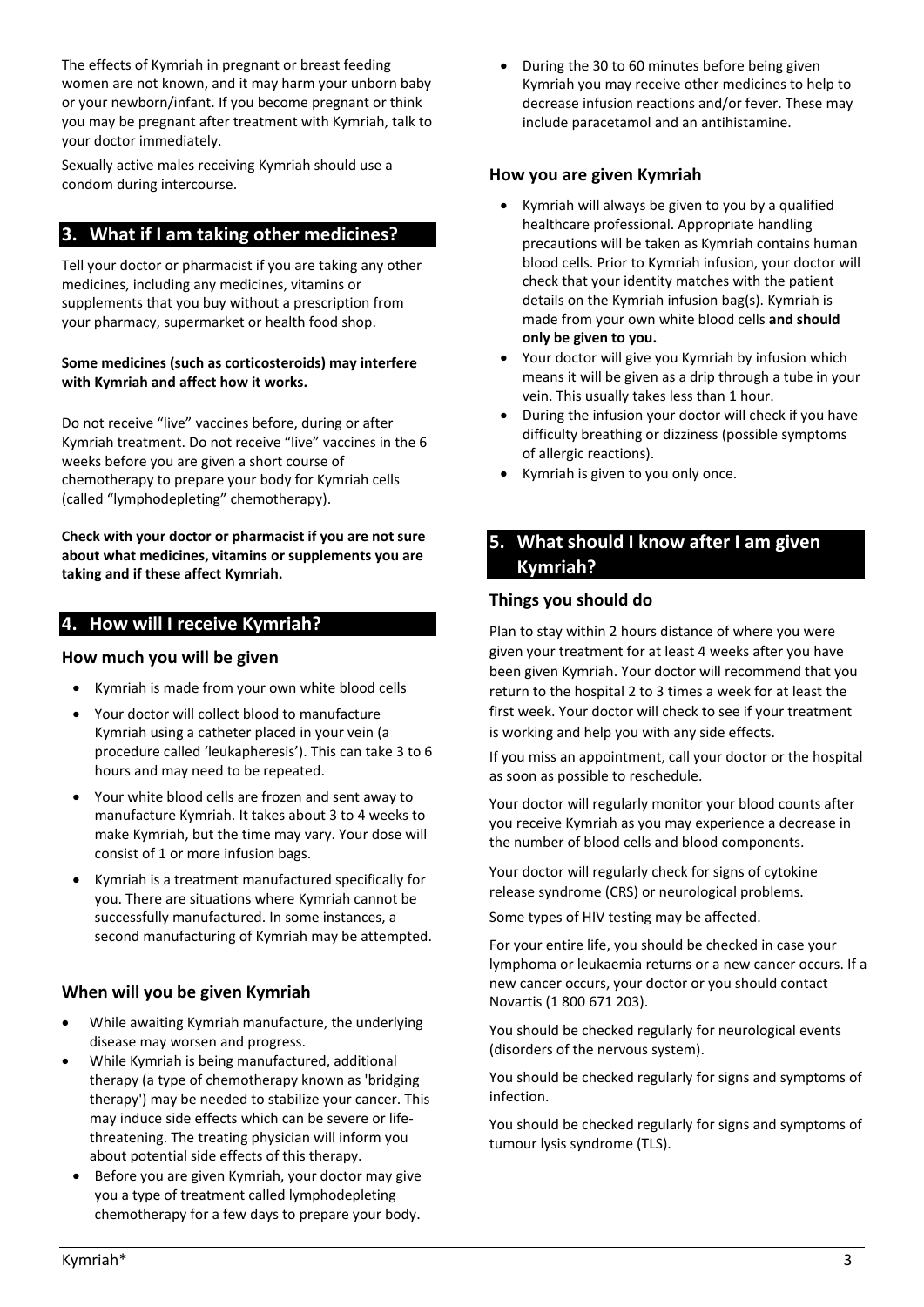#### **Call your doctor straight away if you:**

- Have high fever, dizziness, light-headedness and blue discoloration of lips or limbs which may be symptoms of a serious condition called Cytokine Release Syndrome (CRS). Other symptoms of CRS are changes in heart rate, chills muscle pain, joint pain, nausea, vomiting, diarrhoea, excessive sweating, rash, loss of appetite, fatigue, headache, personality changes, confusion, inability to move part or all of the body, stiff neck, abnormal speech or eye movements, shortness of breath, heavy breathing, rapid breathing. When occurring these signs are almost always noticed within the first 10 days after infusion, but can occur later.
- If you experience neurological problems like altered or decreased awareness, delirium, anxiety, dizziness, tremor, headache, confusion, agitation, seizures, difficulty speaking and understanding speech and loss of balance. This is usually in the first 8 weeks after the infusion, but it can occur later as well.
- If you experience feeling warm, fever, chills or shivering. These can be symptoms of an infection.
- If you develop frequent infections with sore throat or mouth ulcers, these may be symptoms of a low level of white blood cells.
- Extreme tiredness, weakness and shortness of breath which may be symptoms of a lack of red blood cells.
- Bleeding or bruising more easily which may be symptoms of low levels of cells in the blood known as platelets.

Remind any doctor, dentist or pharmacist you visit that you were given Kymriah.

If you are going to have surgery, tell the surgeon or anaesthetist that you were given Kymriah.

# **Things you should not do**

Do not donate blood, organs, tissues, sperms, oocytes and other cells.

#### **Driving or using machines**

**Do not drive, use machines or take part in activities that need you to be alert for. Kymriah can cause problems such as altered or decreased awareness or coordination and fits in the 8 weeks following infusion.**

# <span id="page-3-0"></span>**6. Are there any side effects?**

All medicines can have side effects. If you do experience any side effects, most of them are minor and temporary. However, some side effects may need medical attention.

See the information below and, if you need to, ask your doctor or pharmacist if you have any further questions about side effects.

#### **Less serious side effects**

| Less serious side effects             | What to do    |
|---------------------------------------|---------------|
| Very common (more than 1 in 10        |               |
| people)                               | Speak to your |
| • Infusion reactions including fever, | doctor if you |
| chills, shivering, nausea, vomiting,  | have any of   |
| tiredness, dizziness, pain where      | these less    |
| the infusion needle is inserted,      | serious side  |
| blisters, itching, shortness of       | effects and   |
| breath or wheezing                    | they worry    |
| · Side effects affecting the gut like | you.          |
| loss of appetite, belly pain, nausea, |               |
| vomiting, diarrhoea, constipation,    |               |
| weight loss                           |               |
| • Side effects linked to your general |               |
| condition including pain, fever,      |               |
| tiredness or chills                   |               |
| • Side effects affecting the blood    |               |
| circulation including headache,       |               |
| dizziness (symptoms of high blood     |               |
| pressure)                             |               |
| · Muscle weakness, muscle spasms,     |               |
| abnormal heart rhythm                 |               |
| • Swollen ankles                      |               |
| • Anxiety                             |               |
| • Sleep disturbances                  |               |
| $\bullet$ Cramps                      |               |
| • Pain in the joints                  |               |
| • Side effects affecting lungs and    |               |
| airways like coughing, rapid          |               |
| breathing, shortness of breath or     |               |
| laboured breathing                    |               |
| $\bullet$ Rash                        |               |
| • Personality changes, headaches,     |               |
| confusion, inability to move part or  |               |
| all of the body, stiff neck,          |               |
| abnormal speech and eye               |               |
| movements                             |               |
| · Severe confusion (delirium)         |               |
| · Dizziness, lightheadedness          |               |
| (symptoms of low blood pressure)      |               |
| • Blue discolouration of the lips or  |               |
| limbs especially the hands or feet    |               |
| • Breathlessness                      |               |
| • Severely decreased urine output     |               |
| Common (up to 1 in 10 people)         |               |
| · Rash, nausea, vomiting, diarrhoea   |               |
| including bloody stools (possible     |               |
| graft versus host disease)            |               |
| • Decreased urination and/or muscle   |               |
| spasms (twitches) (possible           |               |
| symptoms of tumour lysis              |               |
| syndrome)                             |               |
| • Convulsions, fits (seizures)        |               |
| • Severe nerve pain                   |               |
| • Swelling and buildup of fluid,      |               |
| swelling of limbs, face or general    |               |
| swelling                              |               |
| • Swelling of the belly               |               |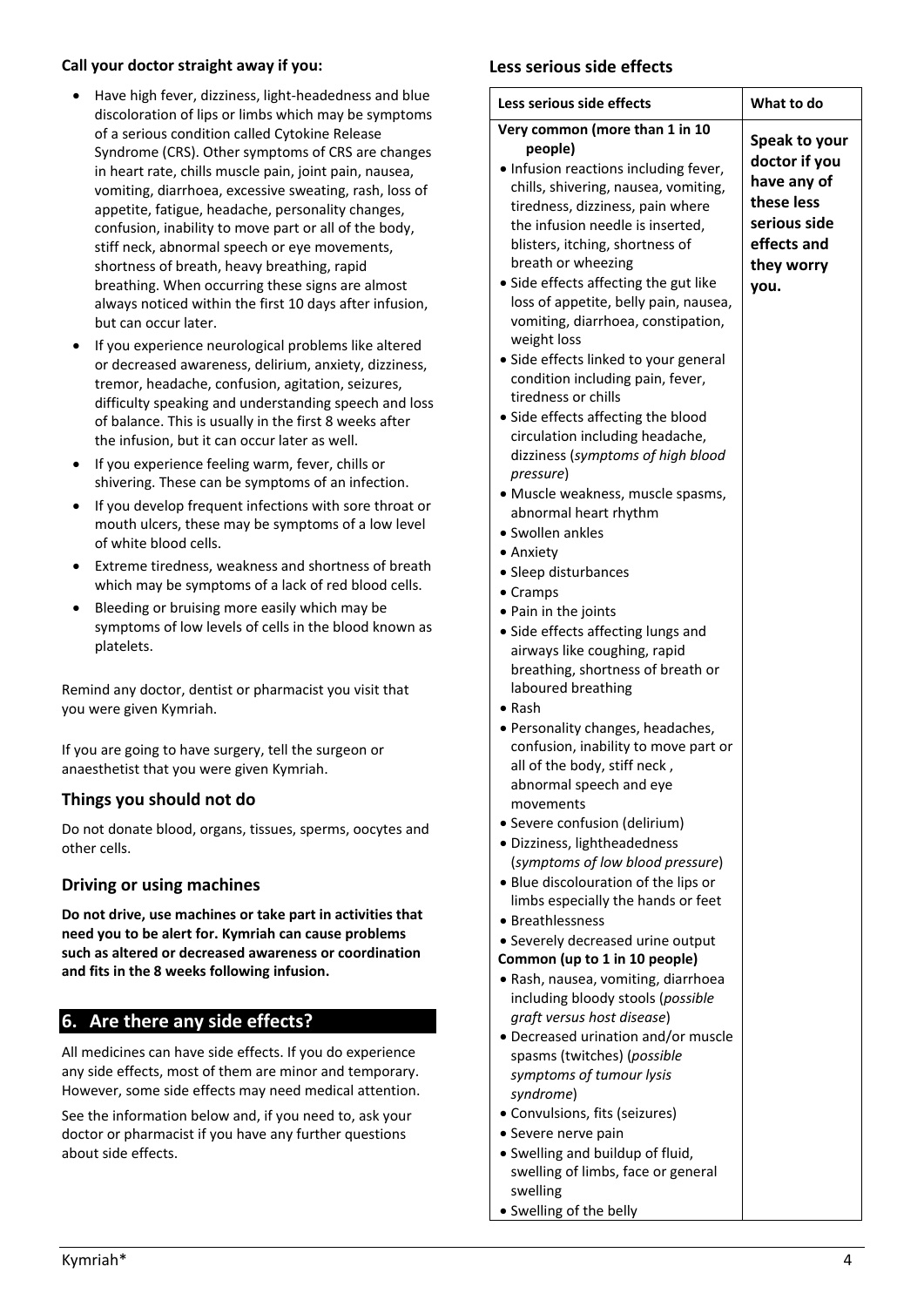| • Changes or loss of vision                                         |  | proteins called cytokines into the                           | straight away,    |
|---------------------------------------------------------------------|--|--------------------------------------------------------------|-------------------|
| • Side effects linked to your general                               |  | blood) such as high fever,                                   | or go straight    |
| condition including sore throat,                                    |  | dizziness, light-headedness, blue                            | to the            |
| stuffy nose, joint or muscles                                       |  | discoloration of lips or limbs                               | Emergency         |
| aching, headache, dizziness                                         |  | especially the hands and feet,                               | <b>Department</b> |
| • Side effects affecting the gut like                               |  | shortness of breath, heavy                                   | at your           |
| bloating, mouth sores, dry mouth                                    |  | breathing, rapid breathing, chills,                          |                   |
| • Pain in muscles, pain in the bones,                               |  | muscle pain, joint pain, nausea,                             | nearest           |
| pain in the limbs, back pain                                        |  | vomiting, loss of appetite, fatigue,                         | hospital if you   |
| • Side effects affecting the nervous                                |  | changes in heart rate, headache,                             | notice any of     |
| system including involuntary                                        |  | personality changes, confusion,                              | these serious     |
| shaking of the body (tremor),                                       |  | inability to move part or all of the                         | side effects.     |
| tingling or numbness, impaired                                      |  | body, stiff neck, abnormal speech                            |                   |
| memory or thinking, numbness or                                     |  | or eye movements                                             |                   |
| tingling in fingers or toes,                                        |  | • Signs and symptoms of blood                                |                   |
| uncontrollable movements or                                         |  | disorders such as frequent                                   |                   |
| actions of the body including                                       |  | infections, weakness, fatigue,                               |                   |
| tremors, jerks, twitches, spasms,                                   |  | fever, chills and/or shivering, sore                         |                   |
| contractions or problem walking,                                    |  | throat, mouth ulcers, rash,                                  |                   |
| difficulty in speaking or                                           |  | swelling, yellow or pale skin,                               |                   |
| understanding speech                                                |  | yellow eyes, sudden bleeding or                              |                   |
| • Side effects affecting the lungs and                              |  | bruising, uncontrolled bleeding,                             |                   |
| airways like difficulty breathing,                                  |  | blood in the urine, breathlessness,                          |                   |
| painful breathing                                                   |  | abnormal body movement,                                      |                   |
|                                                                     |  | irritability                                                 |                   |
| • Side effects affecting the skin                                   |  | • Signs and symptoms of heart                                |                   |
| including hot flushes, night sweats,                                |  | failure, worsening of heart failure                          |                   |
| itching, skin reddening, excessive                                  |  | or cardiac arrest such as fast                               |                   |
| sweating                                                            |  | and/or irregular heartbeat,                                  |                   |
| • Side effects affecting your                                       |  | breathlessness, difficulty breathing                         |                   |
| metabolism including symptoms of                                    |  | when lying down, swelling of the                             |                   |
| high blood sugar (thirst, low urine                                 |  | legs or feet, stopped heartbeat                              |                   |
| output, dark urine, dry flushed                                     |  | • Signs and symptoms of infection                            |                   |
| skin, irritability) or possible                                     |  | such as feeling warm, fever, chills                          |                   |
| symptoms of excess circulating                                      |  |                                                              |                   |
| blood volume (shortness of breath,                                  |  | or shivering                                                 |                   |
| labored breathing, breathlessness)                                  |  |                                                              |                   |
| • Liver and gall bladder side effects                               |  | Tell your doctor or pharmacist if you notice anything else   |                   |
| such as yellow skin and eyes<br>that may be making you feel unwell. |  |                                                              |                   |
| • Temporary enlargement of organs                                   |  | Other side effects not listed here may occur in some         |                   |
| (due to increased pressure in the                                   |  | people.                                                      |                   |
| stomach)                                                            |  |                                                              |                   |
| · High fever, chills, difficulty                                    |  |                                                              |                   |
| breathing, yellow skin and eyes,                                    |  | Some side effects (for example problems with blood           |                   |
| bloody stools, severely decreased                                   |  | clotting, high levels of uric acid in the blood) can only be |                   |
| urine output (multiple organ                                        |  | found when your doctor does laboratory tests from time       |                   |
| dysfunction syndrome resulting                                      |  | to time to check your progress.                              |                   |
| from increased pressure thereby                                     |  | <b>Reporting side effects</b>                                |                   |
| reducing blood flow to organs)                                      |  |                                                              |                   |
| · Tiredness, confusion, muscle                                      |  | After you have received medical advice for any side effects  |                   |
| twitching, convulsions                                              |  | you experience, you can report side effects to the           |                   |
| • Extreme inflammation (caused by                                   |  | Therapeutic Goods Administration online at                   |                   |
| overactive immune cells                                             |  | www.tga.gov.au/reporting-problems. By reporting side         |                   |
|                                                                     |  | effects, you can help provide more information on the        |                   |

safety of this medicine.

**7. Product details**

Kymriah is only given in a qualified treatment centre.

# **Very common serious side effects**

| Serious side effects                                                                                        | What to do          |
|-------------------------------------------------------------------------------------------------------------|---------------------|
| • Signs and symptoms of cytokine<br>release syndrome ( $a$ condition<br>caused by a large, rapid release of | Call your<br>doctor |